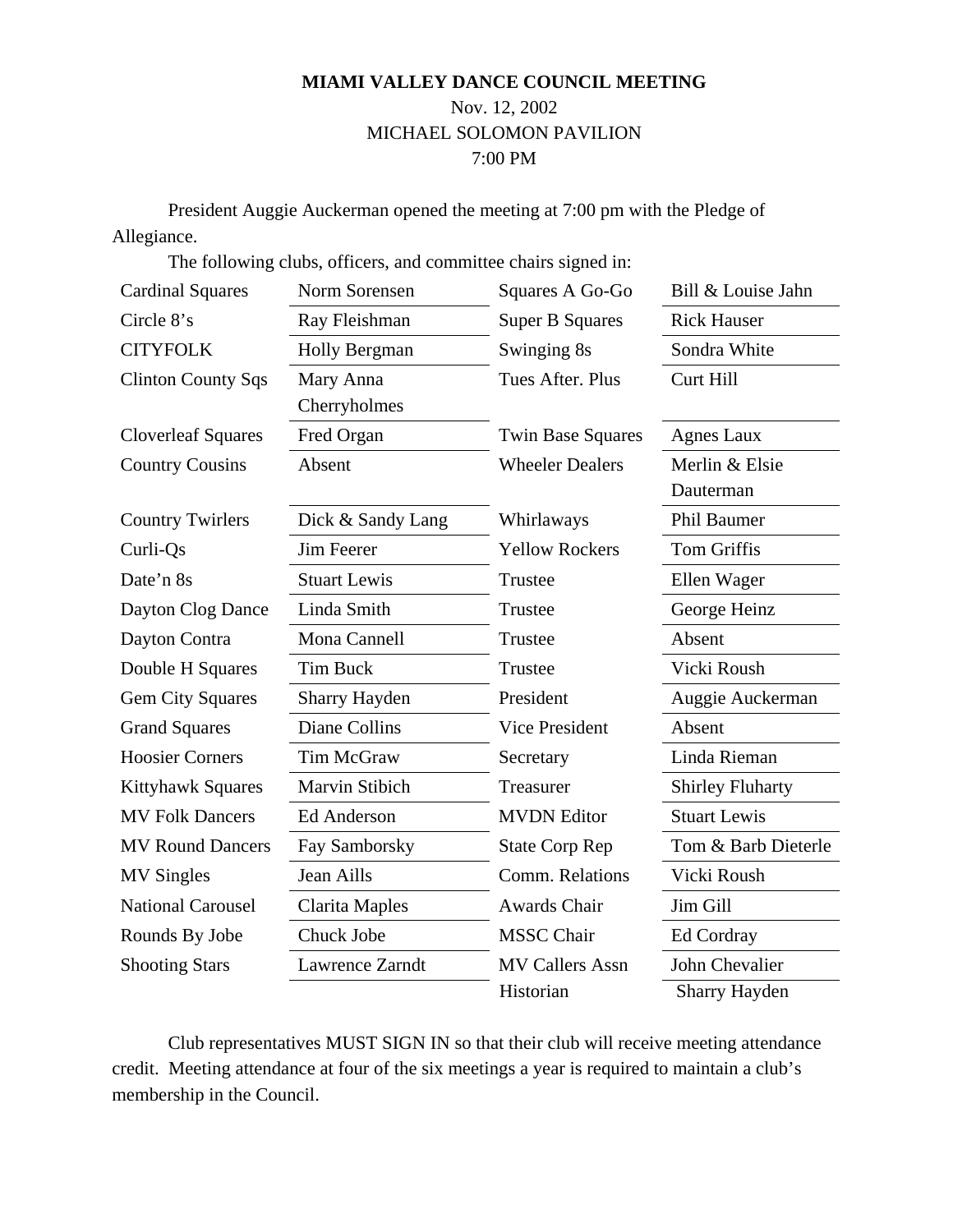# **TREASURER'S REPORT**

| Shirley Fluharty, treasurer, read the report                    |    |        |
|-----------------------------------------------------------------|----|--------|
| <b>Checking Beginning Balance</b>                               | \$ | 329.11 |
|                                                                 | \$ | 499.00 |
|                                                                 |    | 337.66 |
|                                                                 |    |        |
|                                                                 |    |        |
| Certificate of Deposit 2, balance ending April 2002  \$3,993.52 |    |        |
|                                                                 |    |        |
|                                                                 |    |        |
|                                                                 |    |        |
|                                                                 |    |        |
|                                                                 |    |        |

Motion to accept the treasurer's report was made by Larry Zarndt, second by Jean Aills. Motion passed. Shirley thanked everyone for their support over the past year.

### **SECRETARY'S REPORT**

Linda thanked everyone for their support over the past two years. A correction on Sept. minutes: Jim Gill is on the committee to study the rules for raids. Jim Ferrer was listed. Motion to accept the Sept, 2002 minutes was made by Ray Fleishman, seconded by Jim Ferrer. Motion passed.

### **VICE PRESIDENT'S REPORT**

Ken Allen was absent.

# **PRESIDENT'S REPORT**

Auggie introduced John Stockard, nominating chair. John introduced the people running for office(s) on the Council**.**

**President – Jean Aills**, Barb Dieterle made a motion to accept. Norm Sorsensen 2<sup>nd</sup> the motion. Motion was passed.

Vice President – Virgil Menke – Rick made a motion to accept, Jean Aills 2<sup>nd</sup> motion. Motion passed.

**Treasurer – Vickie Sexhauer – Barb Dieterle made a motion to accept, Jean Aills 2<sup>nd</sup>** motion.

**<u>Secretary – Kathy Hall – Sharry Hayden made a motion to accept, Clarita Maples 2<sup>nd</sup>**</u> the motion. Motion passed.

**Trustees**(2 to be elected) – Norm Sorsensen, Vicki Roush and Glen Hartland. Rick Hauser made a motion to close. Jim Ferrer 2<sup>nd</sup>. Motion passed.

Auggie opened up nominations from the floor. The above were the motions made.

Auggie called each club up to receive their ballots. Auggie appointed Fred Organ and Sondra White to count the votes.

Auggie continued with the meeting while votes were being counted.

# **Trustee's Report**

George Heinz – No report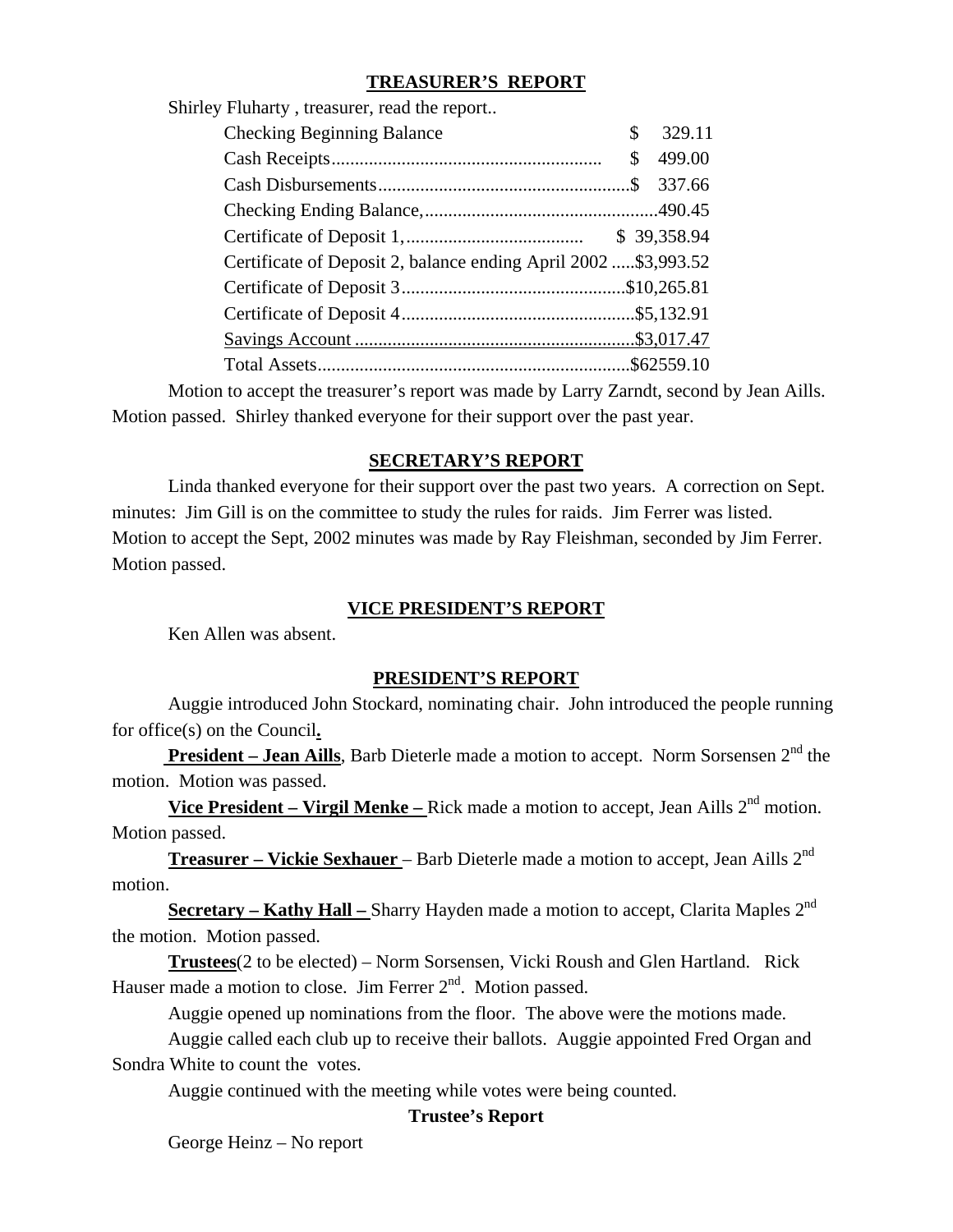# **NEWSLETTER REPORT**

Stuart Lewis – He suggested that club take old newsletters and put their lesson class on the back page. Then take them to doctor's offices etc. He reminded people to check the list of dances he handed out and make any changes and return to him.

Stuart explained the foldouts in the newsletter versus the handout foldouts. He said that they were both good information.

### **ATTENDANCE REPORT**

Stuart Lewis – Country Cousins only club that was absent.

### **MIAMI VALLEY CALLERS ASSN. REPORT**

John Chevalier, reminded everyone of the beginners dance in November, December & January. The  $2<sup>nd</sup>$  Sunday, 2:30 – 5:00, Michael Solomon Pavilion. They will have teaching callers for these dances. He reminded everyone to bring their students out to the dances as they are the future of dancing. John asked that when the clubs have a hi-lo dance to remind the caller.

### **AWARDS COMMITTEE REPORT**

Jim Gill - No Awards report was available

### **Ohio Corporation of Dance Clubs Representative Report**

 Barb Dieterle - The new committee "Leadership Committee" will be taking the place of the Mini Legacy Committee. They will be meeting twice a year. The first will be held at the Ohio Convention and the second meeting will be in August.

Ohio Corp. next meeting will be held at the next convention in Cleveland. The next big dance will be at the Ohio State Fair, dancing from 10:00 a.m. to 10:00 p.m. Callers and cuers may do workshops, teaching etc. The 2005 convention will be put on by Cincinnati. The convention will be held at the Northern Kentucky Convention Center. The 2006 convention committee needs to pick a spot by Feb. 2003.

### **MICHAEL SOLOMON SUPPORT COMMITTEE REPORT**

Fay Sambrosky(Ed Cordray was absent) reported on the MSSC treasury as follows:

Balance as of…………….Sept. 1,2002 \$14,850.63

| \$2,355.00                             |
|----------------------------------------|
| \$1,127.70                             |
| Balance as of Oct. 31, 2002\$16,077.93 |
| 50.00 (Yellow Springs Yellow           |
|                                        |
|                                        |

Faye reported that Ed has  $2<sup>nd</sup>$  and  $4<sup>th</sup>$  Saturday nights available for the Pavilion. Date's 8's have left the pavilion. Let Ed know if you are interested in renting the Pavilion. No final decision will be made until Jan. 2003. Sharry Hayden will be the new Michael Solomon Support Committee Treasurer. The next meeting will be December  $14<sup>th</sup> - 11:00$  a.m. Ed's looking for a better attendance than he had for last meeting.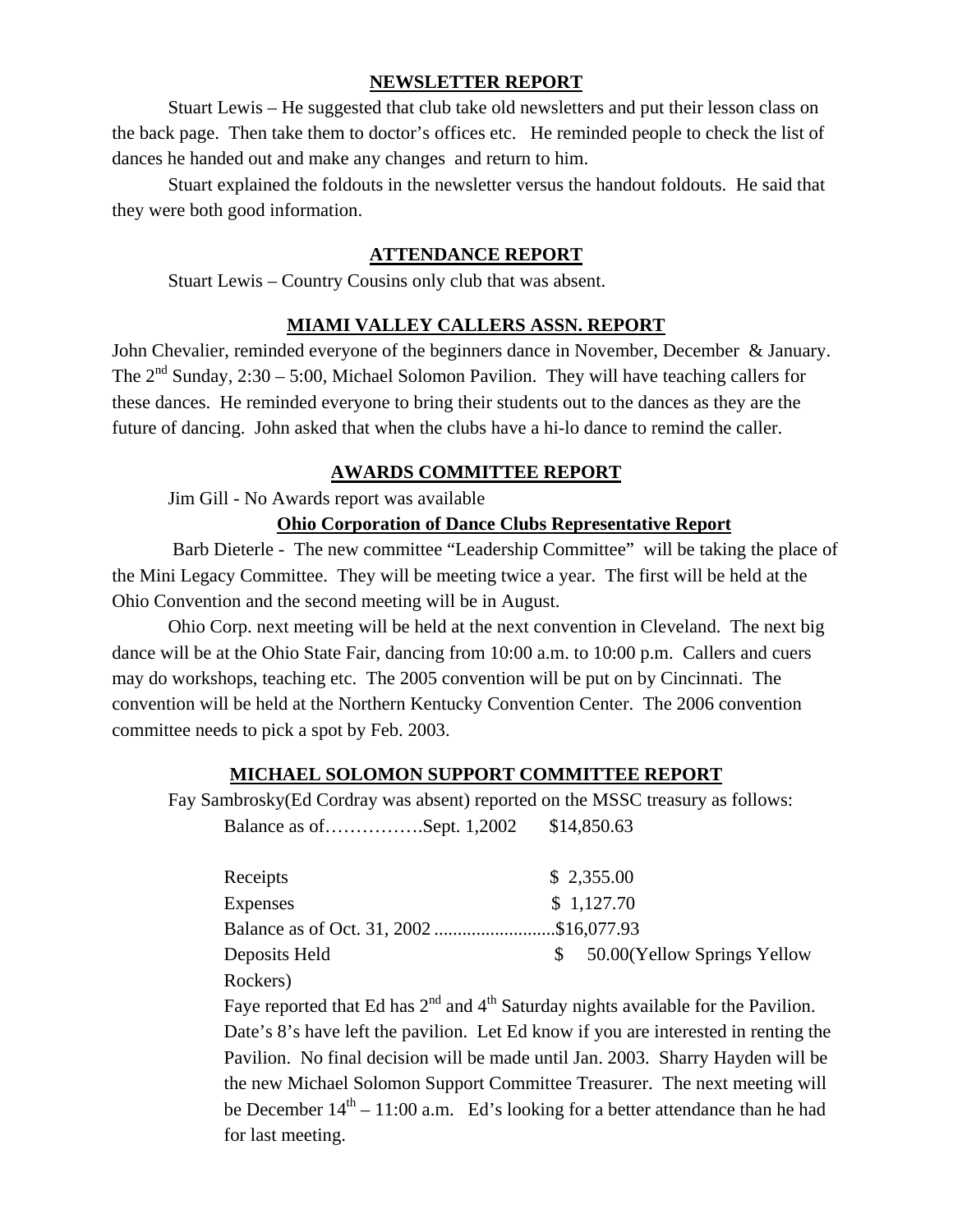### **HOTLINE**

Jean Aills – you need to let Jean know if you are having a Hi Lo dance so she can put it on the Hot Line. Kittyhawks, Country Cousins, Country Twirlers and Squares a Go-Go need to turn in a list of your special dances to Jean.

### **HISTORIAN**

Sharry Hayden – Sharry has been approached about putting the Obituaries in the scrapbook.. If anyone has any obituaries from the pass please get them to Sharry.

### **CLUB NEWS**

**Miami Valley Singles** – Jean Aills – Hi-Lo dance – Nov. 15 – 8:00 to 10:30 – Jason Raleigh – Pavilion.

**Swinging 8** – Sondra White – Nov. 23 – Cindy Whitiker

**Circle 8** – Ray Fleishman – Beginning in January the club will be dancing one night a month. The 2<sup>nd</sup> Wed. of the month. Schedule of dances listed in their flyer located in the back of Pavilion.

**Super B's** – Rick Hauser – December  $7<sup>th</sup>$  – Jack Pladdys and Topple McGuffey, Stuart Lewis on rounds. Dec. 21 – Christmas Dance - Jack Pladdys and Dick Winkler. Feb. 15 – Sweetheart Dance – Topple and Homer Magnet.

**Shooting Stars – Larry Zarndt** – Dec.  $7<sup>th</sup>$  – John Knight, 12-21 – Dave Stuthard – Elaine Wintrow on Rounds. Dances at the Greene County Career Center.

**Grand Squares** – Diane Collins – Nov. 22 – Chuck Marlow, Dec. 13 – Hi-Lo – Homer Magnet and Dec. 27 – Topple McGuffey

**Cardinal Squares** – Norm Sorensen – They dance  $2^{nd}$  and  $4^{th}$  Friday 8:00 – 12-6 Sam Dunn and Stuart Lewis(this is one week earlier)

**Date'n 8's – Stuart Lewis** – They have a new location, Stuart & Faye's home.  $2^{nd}$  and  $4<sup>th</sup>$  Sat. night at 8:00 – 10:30. Dancing DBD & Phase II and III – Rounds. Ken Roberts and Stuart Lewis are the caller and cuer.

**Miami Valley Folk Dancers** – Ed Anderson – Ed reported that they had a good turnout for their Nov.  $9<sup>th</sup>$  dance. They had dancers from Columbus, Cincinnati and Dayton in attendance.

**Kittyhawk Squares** – Marvin Stibich – Dec.  $22<sup>nd</sup>$  – Sunday –  $5:00$  –  $9:00$  – Ego Dance – Sam Dunn, Jack Pladdys and Dave Stuthard. Dec. 31 – New Years Eve Dance – Sam Dunn and Jason Raleigh.

**<u>Gem City Squares</u>** – Steve Hayden – No dance the  $4<sup>th</sup>$  Sunday of Dec.

 **Curli – Q's** – Dec. 14 – 2002 – Mark Clausing with Elaine Wintrow on Rounds. Dec. 31 – New Years Gala – Ken Roberts and Ken Fish, Stuart Lewis on Rounds. Full meal at midnight. Dancing – 9:00 – 1:00 – Tickets - \$10.00

### **OLD BUSINESS**

A proposal was presented by Auggie at the last meeting to make a change in the constituion. A copy of the proposal was handed out to all club reps and officers. The voting is to take place tonight. Auggie proposed a change to Article III, Section 3. The article reads as